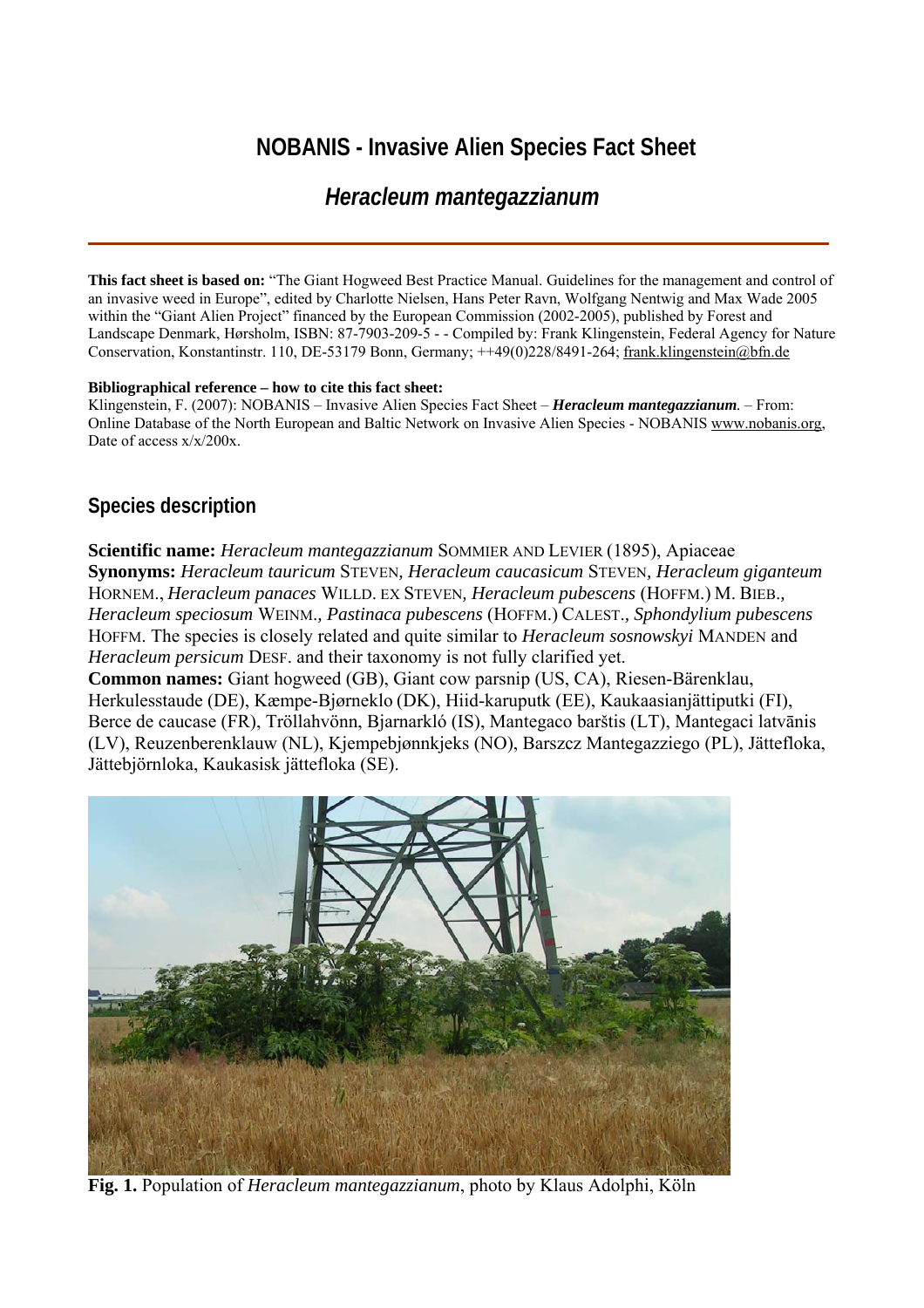

**Fig. 2 and 3.** Leaves and sub-umbel, photos by Uwe Starfinger, Berlin

### **Species identification**

*H. mantegazzianum* is among the largest herbs in Europe, usually growing 2-3 m (but up to 4-5 m) high. Its size is therefore the most distinct characteristic of *H. mantegazzianum*. Stems are usually 5-10 cm in diameter and are often purple spotted or continuously purple. Leaves of mature plants are divided to a varying extent either into three approximately equal parts which may themselves be similarly divided or divided into more than three leaflets arranged in rows along the central leaf stalk. Leaves can grow up to 3 m in length. White or rarely pinkish flowers are clustered in an umbrella-shaped head (umbel) that is up to 80 cm across. Each compound umbel has 30-150 rays. A total of more than 80,000 flowers can occur on a single plant. Flowering typically lasts from June to August. The green oval (elliptic) fruits form by July then turn dry and hay-coloured with swollen brown oil canals. *H. mantegazzianum* is a monocarpic plant (*i.e.* it dies after flowering). Like all tall hogweeds it contains phototoxic sap. (All the above information is from Nielsen *et al.* 2005.)

## **Native range**

The native range of *Heracleum mantegazzianum* is the western Caucasus region.

# **Alien distribution**

## **History of introduction and geographical spread**

The first record of introduction derives from Great Britain in 1817, when *H. mantegazzianum* was recorded on the seed list at Kew Botanic Gardens, London. In 1828, the first natural population was recorded, growing wild in Cambridgeshire, England. Soon after, the plant began to spread rapidly across Europe (*e.g.* Pyšek 1991 for the Czech Republic). Of the 19 countries for which historical data are available, 14 countries (74%) have first records of the plants presence before 1900 (*e.g.* Sweden: first record 1894 in Östergötland), two have first records between 1900 and 1960 and the remaining three countries after 1960. (All the above information is from Nielsen *et al.* 2005.) In Latvia *H. mantegazzianum* was introduced the first time in 1932 as an ornamental plant in parks and gardens (Bērziņš et al. 2003) from where it did not escape to the wild yet. In Estonia the species was first mentioned in 1814 in the list of seeds of Tartu University botanical garden. The oldest remained herbarium example is from 1883 from Sindi (SW Estonia) (Kull *et al.* 2005, Holm 2004, B. Holm, pers. comm).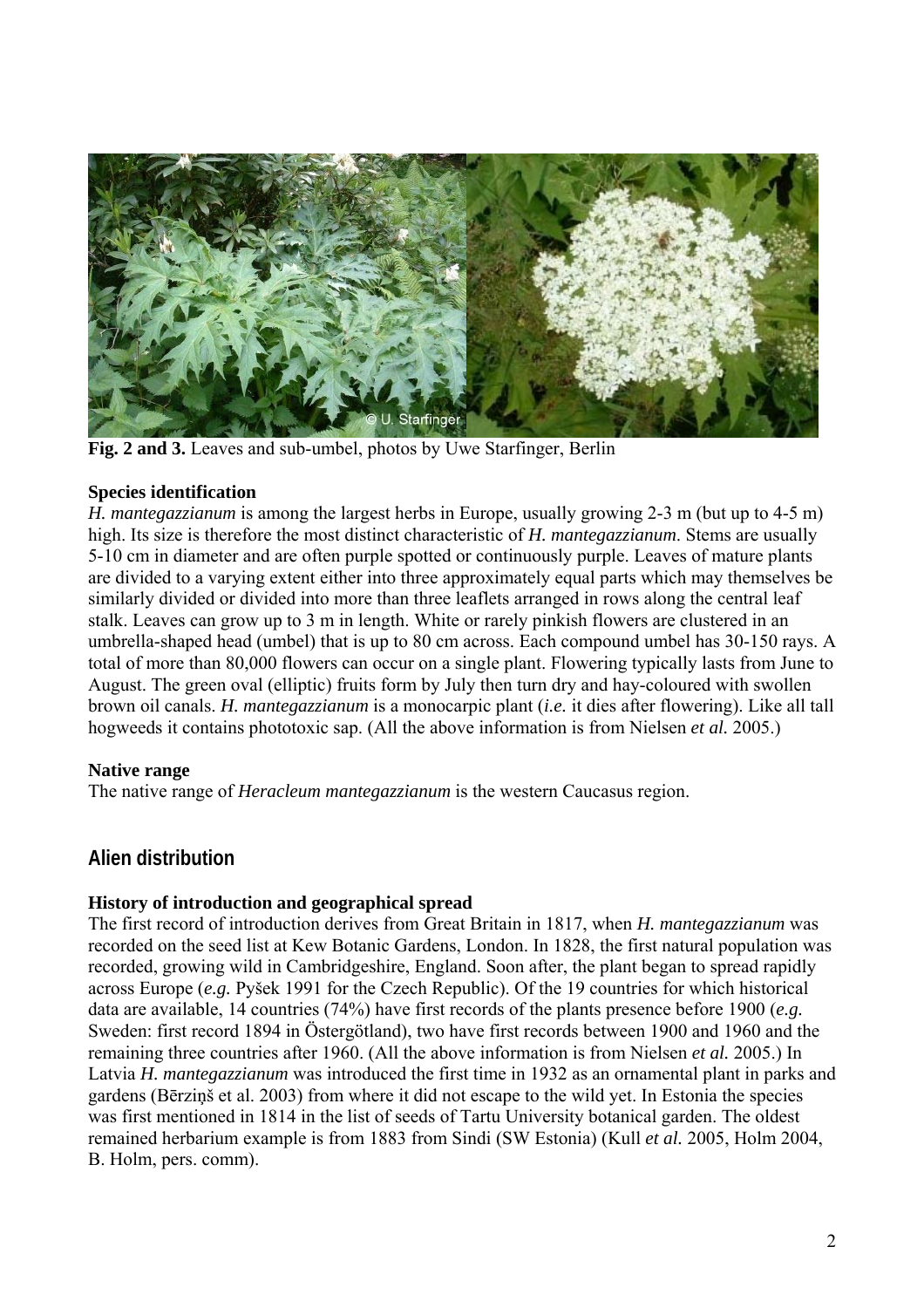

**Fig. 4**. Current distribution of *H. mantegazzianum* in Europe. Distribution data for Norway and France is based on presence or absence at county/department level. An updated map for Norway may be found in Fremstad and Elven 2006. As a result the illustrated distribution in these areas may over-represent the actual distribution (Nielsen *et al.* 2005)

**Fig. 5**. Detailed distribution of H. mantegazzianum in Iceland (Source: Icelandic Institute of Natural History (Náttúrufræðistofnun Íslands), [Flora of Iceland database\)](http://vefsja.ni.is/website/plontuvefsja/)

#### **Pathways of introduction**

The main mechanism of introduction into Europe, accounting for the first records in most of western and northern Europe, was as an ornamental curiosity. Seeds were gratefully received and planted in botanic gardens and the grounds of important estates. The species became an exclusive garden plant, where seeds were also exchanged between garden lovers. With the time, it became a decorative plant cultivated in many gardens and parks in the whole of Western, Central and Eastern Europe (Vinogradova 2004). Moreover, seeds were often spread by bee keepers due to the numerous flowers. The use as garden plant declined and awareness of bee keepers increased, after warnings about the danger of the plant appeared in scientific literature and public sources since the middle of the 1900s. In the Baltic, Central, Western and Eastern areas of East Europe it is also used as a fodder plant (Vinogradova 2004) (*e.g*. in Estonia the species was used as a silage plant and even in late 1980s propagated as a good fodder plant; Heinsoo *et al.* 1986, Kull *et al.* 2005, Holm 2004).

Today the species is still available in garden shops and planted in some places (*e.g.* listed by the Royal Horticultural Society of Great Britain until 2002; RHS 2004). From the sites where it has been introduced intentionally, it has spread unintentionally by seeds, garden rubbish and contaminated soil.

#### **Alien status in region**

*H. mantegazzianum* is established in nearly every Nordic and Baltic country except Russia and Latvia, where it is found only in parks and invasion of natural habitats has not yet been observed (Gavrilova 2003), although the distribution is still uncertain (Gavrilova and Roze 2005). For the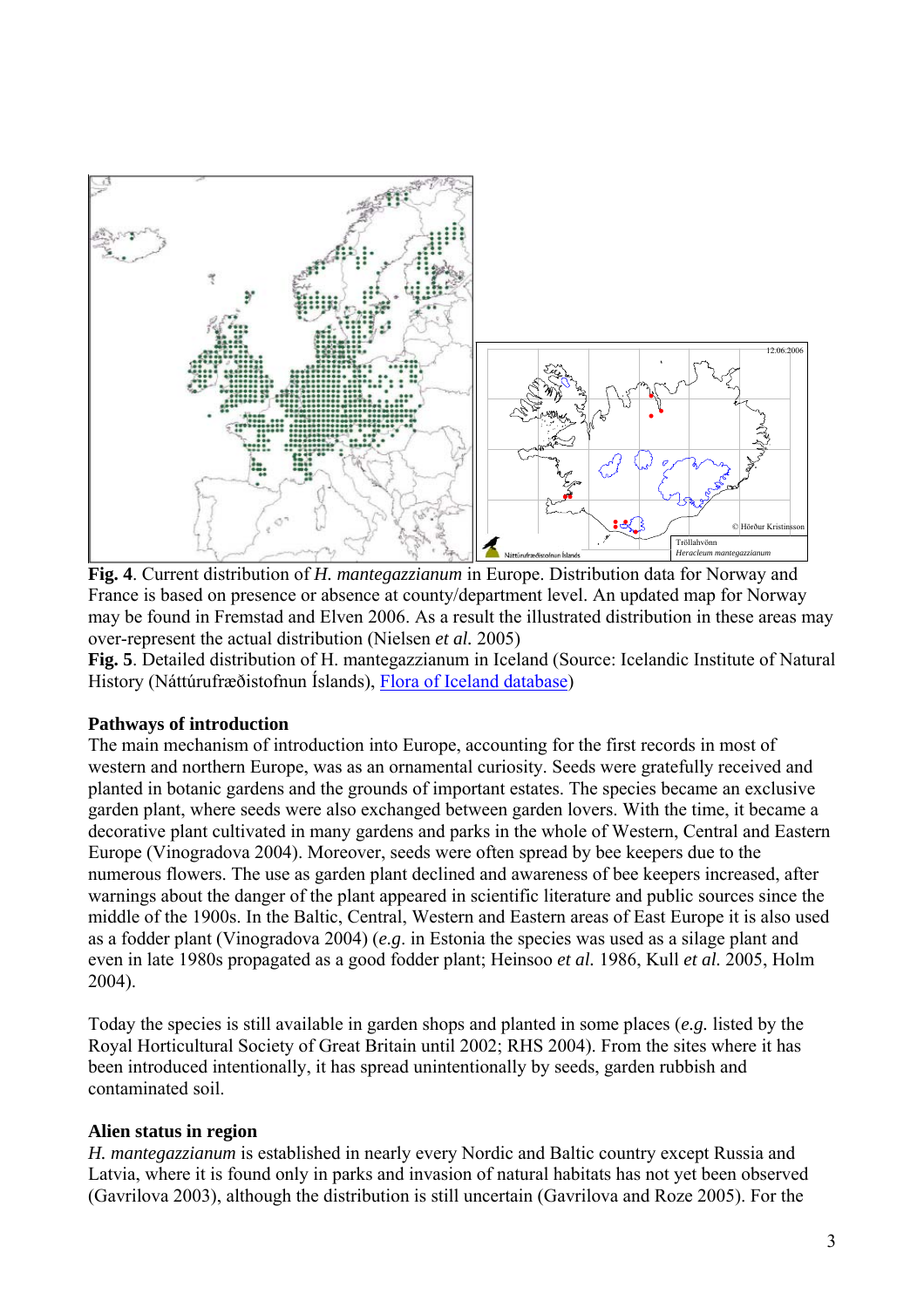European Russia, the species, as well as *H. sosnowskyi* Manden., but much less often, can be met in all areas of the temperate zone (Tikhomirov 2006). *E.g.* for the center of the Leningrad region, this species is indicated as feral and seldom in settlements, on fringes of fields and along roads (Tsvelev 2000). The species is also recorded in Kiev (Ukraine) (Mosyakin and Yavorska 2002). See also table 1. In Lithuania it is not recorded, but is expected to be found, because for some time the species was cultivated in the Kaunas Botanic Garden and some gardeners obtained seeds from various sources (Zigmantas Gudžinskas; pers. comm. 2006). In NE Poland this species may be misidentified. Within Europe, the earliest established populations are found in Great Britain, Ireland and Central Europe (north- and mid western France, Switzerland, Luxemburg, Belgium, Netherlands, Germany, Denmark, Czech Republic, Slovakia).

|                         | <b>Not</b> | <b>Not</b>  |   |                | Rare local Common | <b>Very</b> | <b>Not</b> |
|-------------------------|------------|-------------|---|----------------|-------------------|-------------|------------|
|                         | found      | established |   |                |                   | common      | known      |
| Denmark                 |            |             |   |                | X                 |             |            |
| Estonia                 |            |             | X |                |                   |             |            |
| European part of Russia |            |             | X |                |                   |             |            |
| Finland                 |            |             |   | X              |                   |             |            |
| Faroe Islands           | X          |             |   |                |                   |             |            |
| Germany                 |            |             |   |                | X                 |             |            |
| Greenland               |            |             |   |                |                   |             | X          |
| Iceland                 |            |             | X |                |                   |             |            |
| Latvia                  | X          |             |   |                |                   |             |            |
| Lithuania               | X          |             |   |                |                   |             |            |
| Norway                  |            |             |   | X              |                   |             |            |
| Poland                  |            |             |   | X              |                   |             |            |
| Sweden                  |            |             |   | $\overline{X}$ |                   |             |            |

**Table 1.** The frequency and establishment of *Heracleum mantegazzianum*, please refer also to the information provided for this species at [www.nobanis.org/search.asp.](http://www.nobanis.org/Search.asp) Legend for this table: **Not found** - The species is not found in the country; **Not established** - The species has not formed selfreproducing populations (but is found as a casual or incidental species); **Rare** - Few sites where it is found in the country; **Local** - Locally abundant, many individuals in some areas of the country; **Common** - Many sites in the country; **Very common** - Many sites and many individuals; **Not known** - No information was available.

## **Ecology**

### **Habitat description**

*H. mantegazzianum* is in its native areas a plant of forest edges and glades, often growing along stream-sides, in mountain areas with annual rainfall between 1000 and 2000 mm per year and a temperate, continental climate of hot summers and cold winters (CABI 2004).

In its alien range it needs rich soils with sufficient water supply, *e.g.* abandoned fresh meadows, unused and often disturbed fringes along roads, railways, rubbish dumps and waste ground, and if conditions are sufficiently humid, along watercourses and on river banks (Tiley *et al.* 1996).

#### **Reproduction and life cycle**

Giant Hogweed plants do not reproduce vegetatively and rely exclusively on reproduction by seed. Usually they die after bearing seeds once. They persist in a rosette stage and usually flower in their third to fifth year. Under unfavourable conditions, such as on nutrient poor, shaded or dry sites or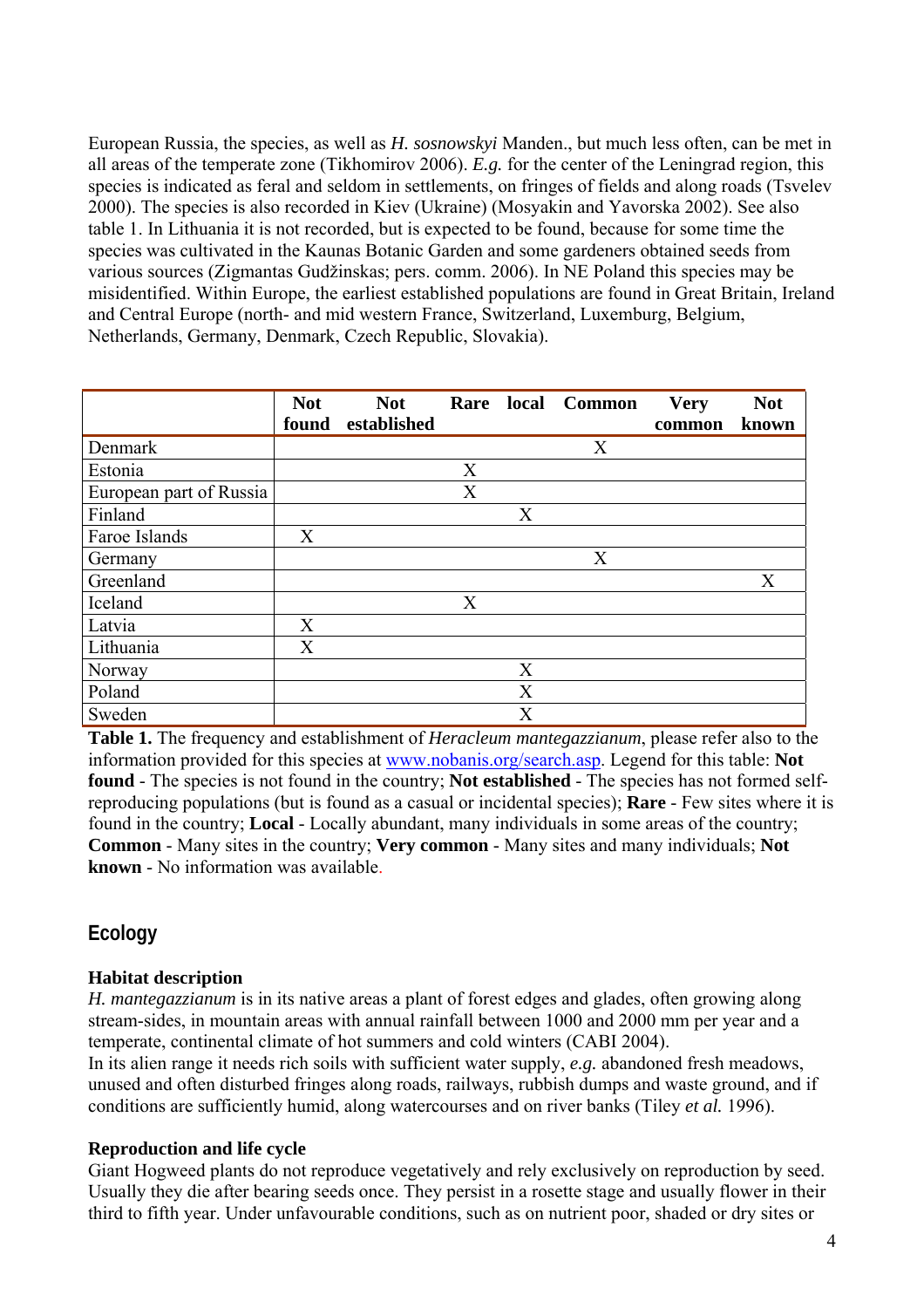when regularly grazed, flowering is postponed until sufficient reserves have been accumulated. Given such conditions, plants can live for at least 12 years. The above ground parts of the plant die in September/October and growth begins again from March. Plants destined to flower begin growth early, in January, and have more erect leaves. Stem elongation is apparent in April/May. The terminal bud, sheathed in bracts, appears in June and flowers are open from June to August, but mainly in July (CABI 2004).

Flowers are visited and probably pollinated by a wide range of insects, including a number of Hymenoptera and Diptera and at least one Coleoptera (Tiley *et al.* 1996). Flowers are insectpollinated and hermaphrodite (having both male and female parts in the same flower) but seeds produced by self-pollination are also viable. This means that even a single plant is capable of founding a new population.

In central Europe, plants flower from mid June to late July and seeds are released from late August to October. An average plant bears about 20,000 seeds (almost half of them on the terminal umbel), but individual plants with over 100,000 seeds have been reported. Most of the seeds are able to germinate, and the reproductive potential of the plant is therefore enormous.

Seeds mature in a short-term persistent seed bank (in autumn up to  $12,000$  living seeds/ $m^2$  in dense stands). The majority of seeds (95%) are concentrated in the upper 5 cm soil layer. The breaking of dormancy is required over winter (two months at 2-4°C are sufficient) and in spring there are on average more than 2,000 living seeds/ $m^2$ . Seeds germinate very easily and after germination of the short-term persistent seed bank in spring, the seed bank only contains about 200 living seeds/ $m^2$  in the summer. These remain dormant and about 8% survive in the soil for more than one year and about 5% survive for two years. It is not yet known how long seeds can survive in the soil, but at least five years seems to be realistic.

Seedlings reach high densities up to several thousands/ $m^2$  early in spring and although 98% of seedlings die the surviving plants create populations with an almost complete cover of large leaf rosettes in the following years. On average about 10% of plants flower and complete their life cycle, while the remainders survive in the rosette stage to the next year.

Several pathogen mycobiota (Seier *et al.* 2003) and at least 34 arthropod species (Burki and Nentwig, 1998) are associated with *H. mantegazzianum* in its native range. (All the above information based on Nielsen *et al.* 2005.)

### **Dispersal and spread**

The majority of seeds are released close to the parent plants, 60-90% of seeds fall to the ground within a radius of 4 m of the parent plant. Only a few seeds are spread into more distant surroundings, *e.g.* with stronger wind, especially in winter when seeds are blown over the frozen or snow-covered soil surface. If populations grow along streams and rivers, water can spread seeds in large numbers and over considerable distances, especially during floods (Nielsen *et al.* 2005). Giant Hogweed is also spread by various human activities; *e.g.* seeds stick to tyres of cars. Whole umbels with dry seeds are sometimes transported by people as they are decorative. In addition, seeds are often translocated by soil or attached to clothes or animals (fur, claws) *e.g.* sheep, cattle or game.

At the local scale, an invading front of Giant Hogweed populations has been observed advancing in the Czech Republic at an average rate of about 10 m/yr, and the area invaded can increase by more than 1,200  $m^2$  each year. At the country scale, the number of localities doubled each 14 years during the phase of rapid invasion (Nielsen *et al.* 2005).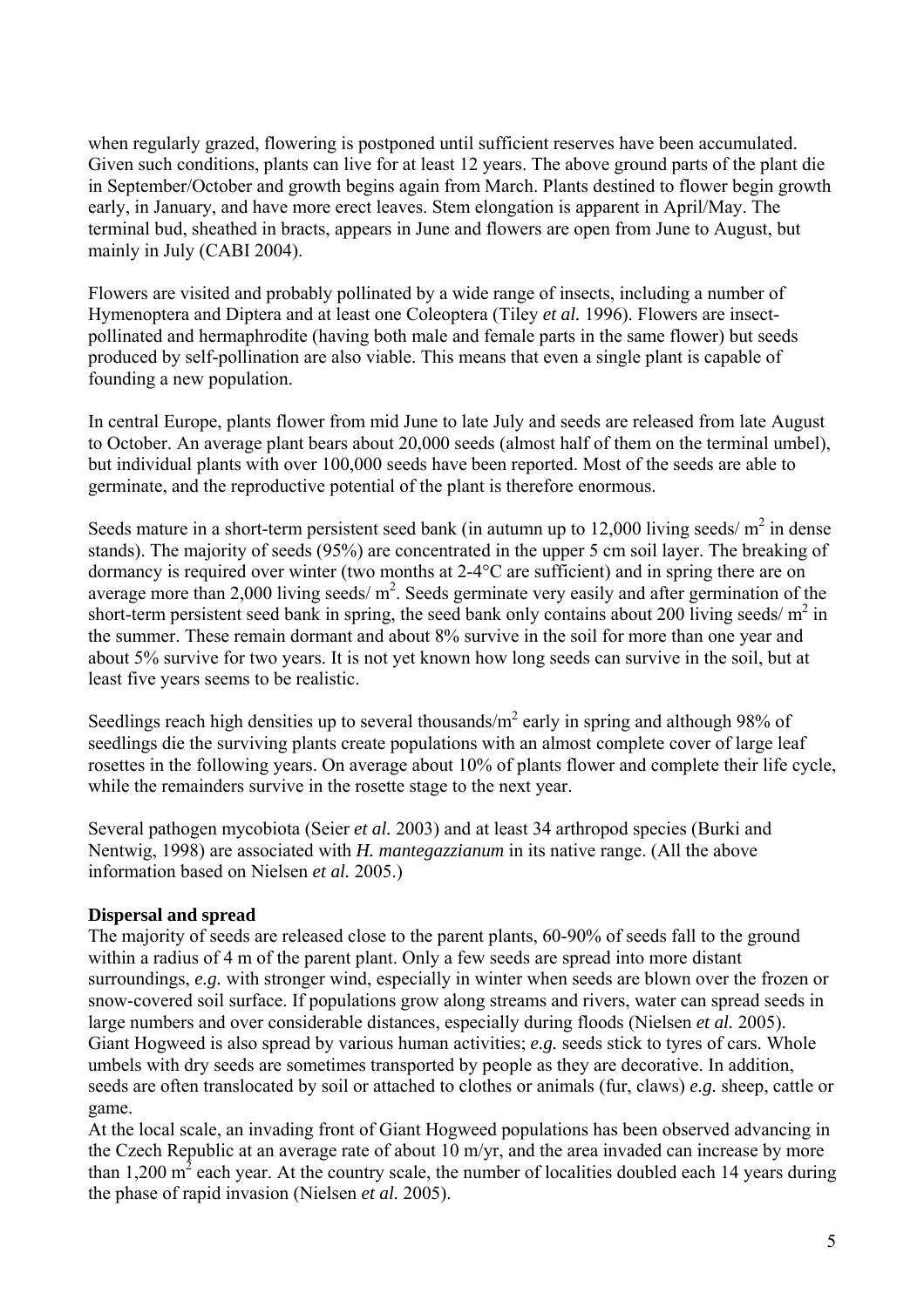## **Impact**

#### **Affected habitats and indigenous organisms**

Stands of *H. mantegazzianum* may range from linear stands to patches covering square metres to hectares. The density of populations may vary from sparse growth (1-3 adult individuals/10 m<sup>2</sup>) to dominant stands (more than 20 adult individuals/10  $\text{m}^2$ ). Its enormous height and leaf area enable plants to overtop most indigenous plant species. Hence, it is a strong competitor for light and can absorb up to 80% of light in dominant stands. As a consequence, other light demanding species will be shaded out and suppressed, the composition and species diversity will change. For invaded areas in central Europe a decrease in species richness and densities has been shown (Nielsen *et al.* 2005, Otte and Franke 1998, Pyšek and Pyšek 1995).

High densities are mostly reached in abandoned grasslands and ruderal habitats, where Giant Hogweed is not the reason for the loss of species diversity, but a consequence of abandonment and ruderalisation. This effect can also be caused by indigenous species (*e.g.* Stinging Nettle, *Urtica dioica*).

It also grows in natural or semi-natural habitats like floodplains, but under natural conditions (*e.g.* intact alluvial forests) it only reaches low population densities. Little is known about the species' food web effects and impact on animals.

#### **Genetic effects**

Hybridisation with native species, especially *Heracleum sphondylium* L., is recorded in the UK (Stace 1975, Stewart and Grace 1984) and in Germany (Ochsmann 1996), but this is relatively infrequent even where both species occur, perhaps because of the lack of common insect visitors for pollination. The hybrids are virtually sterile. Hybridisation between *H. mantegazzianum* and *Heracleum sosnowskyi* is possible, and one of the reasons why *H. mantegazzianum* is rarely observed in Estonia might be that hybrids are not recognised and *H. mantegazzianum is* mistaken for *Heracleum sosnowsky* (B. Holm, pers. comm.)

#### **Human health effects**

The plant is a serious health hazard for humans because it exudes a clear watery sap, which contains several photosensitizing agents (furanocoumarins or furocoumarins) which in combination with daylight cause burnings of the skin (Drever and Hunter 1970). The reaction of the skin depends on individuals' sensitivity. The amount of photosensitizing substances however varies among plant parts. Skin contact with fresh plants should be avoided at any time even in the absence of sunlight. The phototoxic reaction can be activated by ultraviolet radiation only 15 minutes after contact, with a sensitivity peak between 30 min and two hours. After a period of about 24 hours, flushing or reddening of the skin and excessive accumulation of fluid in the skin appears, followed by an inflammatory reaction after three days. Approximately one week later a hyper pigmentation (unusual darkening of the skin) occurs on the affected areas, which can last for months. The affected skin may remain sensitive to ultraviolet light for years. Moisture, *e.g.* sweating or dew, and heat enhance the skin reaction.

The main groups at risk are people coming into contact with the plant through their work such as gardeners or landscape workers. Children are at particular risk, as they may use the hollow stems as pea shooters or spyglasses, etc. Due to the fact that contact with the plant itself is completely painless, workers and children in contact with the plant can continue with their action often for hours.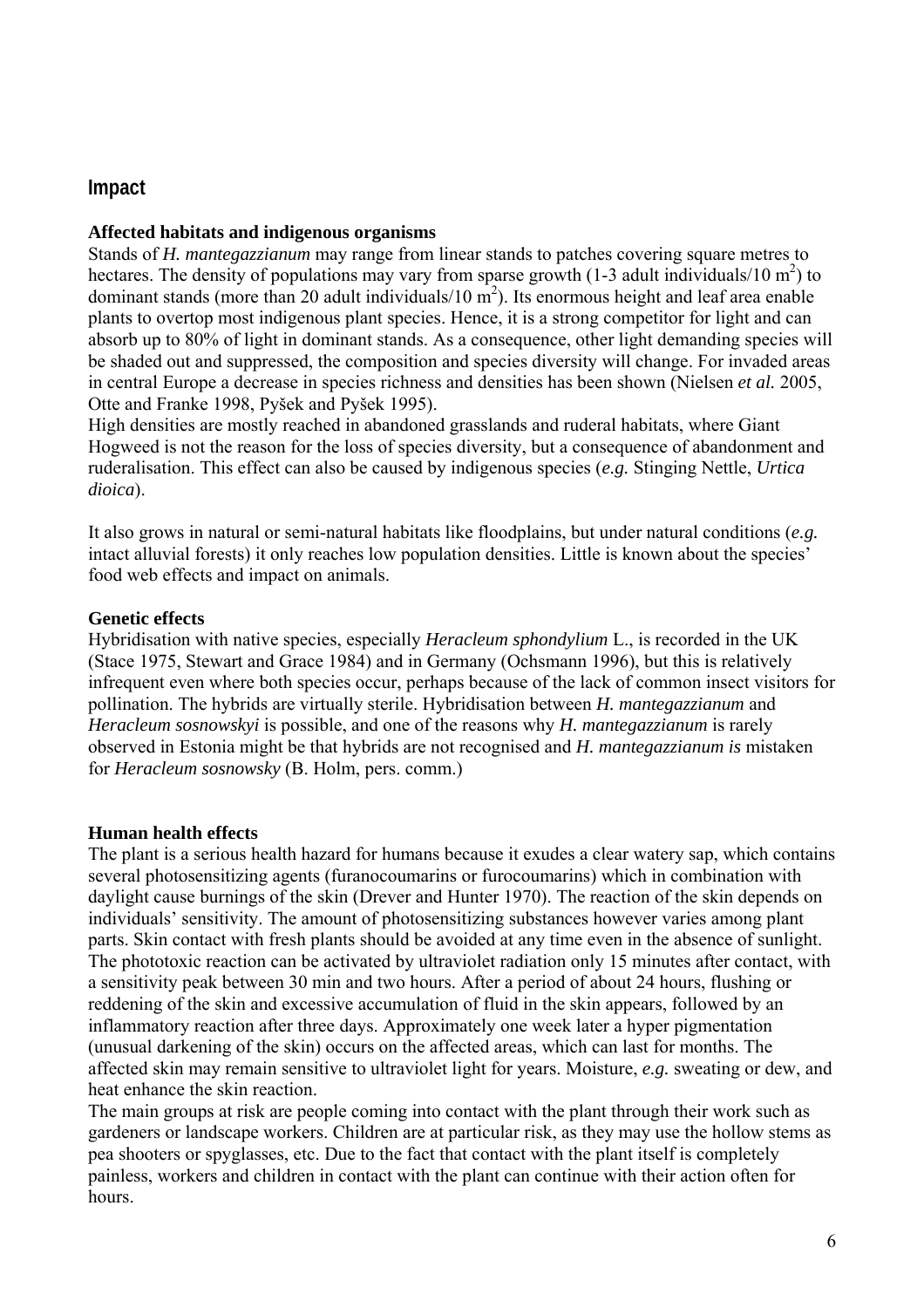In addition, several furanocoumarins have been reported to cause cancer and malformations in the growing embryo (Nielsen *et al.* 2005).



#### USE ADEQUATE PROTECTION TO AVOID INJURIES BY PHYTOPHOTODERMATITIS!

Long sleeves, protective goggles or glasses are necessary. Protection from inhalation and synthetic water-resistant materials are recommended, all body parts should be covered to prevent ultraviolet light from reaching exposed skin. Work should not be done in bright sunlight. Care should be taken not to damage the clothes. Modern power equipment such as trimmers or weed whackers can spray pulverized plant material. In case of exposure to plant sap, one should wash the skin carefully with soap and water as soon as possible and subsequently keep the area away from sunlight for at least 48 hours. Treatment with topical steroids early in the reaction can reduce the severity and ease discomfort. In the following months a sun-cream should be used on the sensitive areas. If sap goes into the eyes, rinse them with water and use sunglasses. Do not hesitate to seek medical advice, particularly after intensive contact.

**Fig. 6.** Injuries caused by the phototoxic action of sap, photo by Wolfgang Sehlke, Saarbrücken

### **Economic and societal effects (positive/negative)**

*H. mantegazzianum* has been cultivated for silage in Russia and Estonia (Kull *et al.* 2005; Holm 2004). Fresh weight yields exceeded 90 t per hectare in the third year. A study in Hungary suggested that acetone extracts of the plant could have useful allelopathic effects on other weeds (Solymosi 1994). It is reported to be used as a spice in Iranian cooking. The most important use is as an ornamental in Europe, where it has been a garden plant especially for garden lovers and parks (CABI 2004).

Negative effects are the displacement of other species which may leave sites with dominant *H. mantegazzianum* stands free of vegetation in winter. Sites near watercourses are therefore endangered by erosion (Williamson and Forbes 1982). *H. mantegazzianum* can also be a problem for agriculture because it is an alternative host of the carrot fly *Psila rosea* and the fungi *Sclerotinia sclerotiorum* (Gray and Noble 1965, Tiley *et al.* 1996) but there are no records of direct impact due to increased attacking of crop plants (CABI 2004). The control of the species nevertheless needs significant financial resources, especially if its growth endangers human injuries. In Germany, the total coast is assumed to be 10 mill.  $\epsilon/a$ : 8 mill.  $\epsilon$  for the control along traffic routes, 1 mill.  $\epsilon$  for injuries and 1 mill.  $\epsilon$  to control it in nature reserves (Reinhardt *et al.* 2003).

In 2005 Estonia initiated a 5-year strategy for the countrywide control of alien Heracleum species (mainly *Heracleum sosnowskyi*, and *H. mantegazzianum*), in 2005 the cost of control for 235 hectares, was 1,4 mill. Estonian krooni (~90.000  $\epsilon$ ); the expected cost for 2006 is 3,36 mill. Estonian krooni (~240.000 €) for 300 hectares (Lilika Käis pers. comm).

## **Management approaches**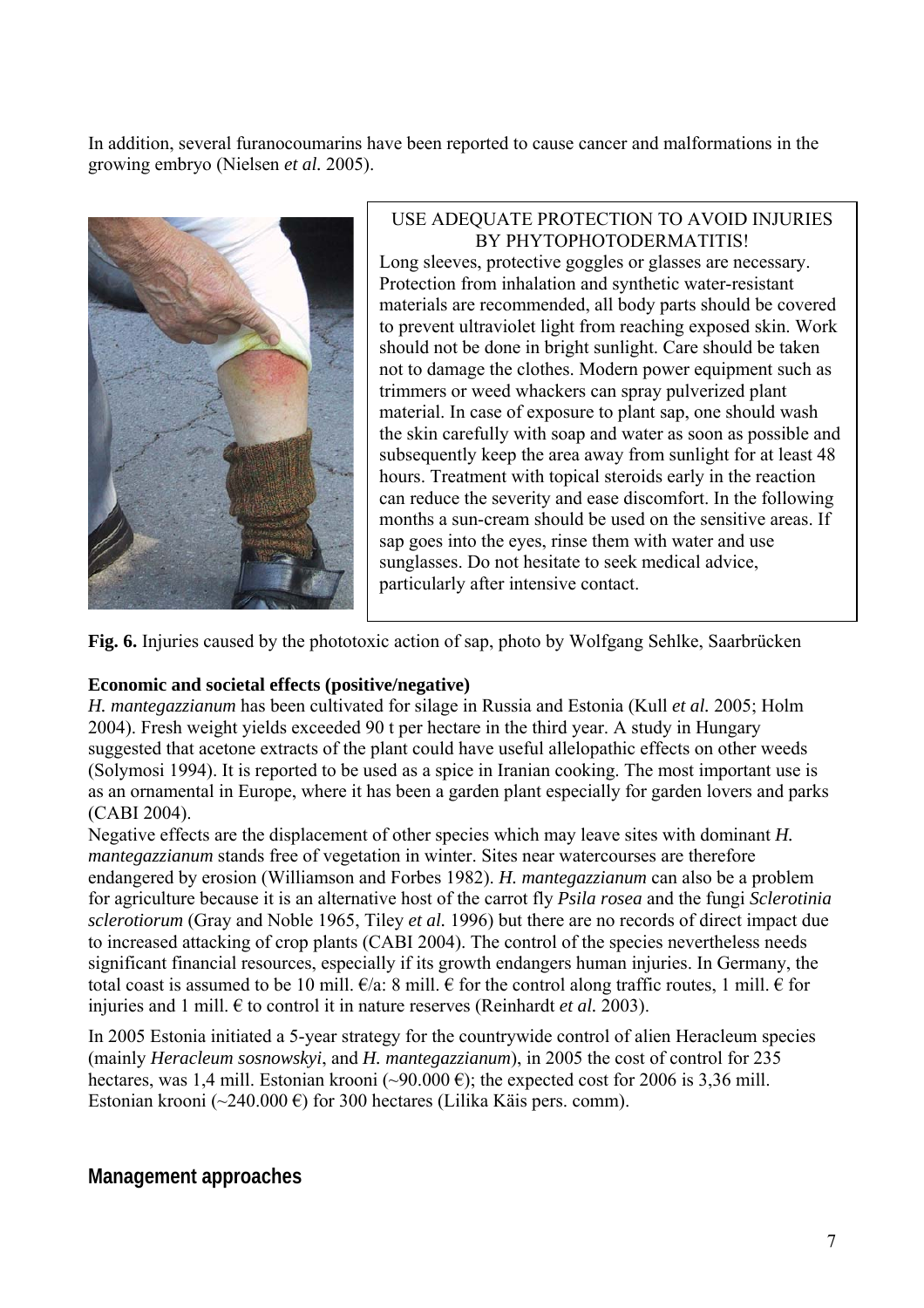#### **Prevention methods**

Legislation on the prohibition of selling the plants does not exist and in regions already highly infested the main spread is by natural means. Prevention is only possible when the existing populations are prevented from building seeds. Moreover, transportation of soil (most probably containing seeds) from areas where the plant grows should be strictly prevented (*e.g.* soil movement within construction or landscaping work, vehicles should be prevented from inadvertently disturbing the soil and transporting seeds to new sites etc.).

In areas endangered by invasion damage to the original vegetation cover should be avoided, which may happen through deposition of plant material from construction places, gardens and other wastes, soil surface destruction through agricultural machinery, removal of single shrubs and trees, and generally all actions that open gaps within a dense vegetation cover (Nielsen *et al.* 2005).

#### **Eradication, control and monitoring efforts**

It is crucially important to locate newly established populations as far as possible (by monitoring, help of the public etc.). If new populations establish, rapid measures should be taken immediately. While new infestations are still small, eradication efforts are cheaper and more likely to be successful (Nielsen *et al.* 2005).

If the plant is already widespread and measures are to be taken, a mapping of the extent of populations (which due to their conspicuousness is relatively easy) forms a good basis for a management plan. The management plan should define objectives (eradication, containment or just to keep populations down) and form a basis for decisions about priority areas to manage etc. One basis for priority settings should be valuable habitats and the [likelihood](http://dict.leo.org/se?lp=ende&p=/Mn4k.&search=likelihood) of dispersal from the mapped populations (barriers *e.g.* dense scrubland or forest; promoting factors like water courses, roads or railways, donor areas like gardens or populations upstream, potential habitats in the surroundings like abandoned meadows).

A control programme should be based on an Integrated Management Strategy, which evaluates methods of control. Control methods can include mechanical methods, grazing and herbicide application. The management strategy should take into account the specific situation of each location (area covered, density and accessibility) to obtain optimal efficacy, ecology and economy success. It should also be flexible, perhaps including a combination of control methods. Regardless of the control method, management requires repeated and correct application to obtain satisfactory control.

For most control measures, treatment of plants should be started early in the growing season and continue for several years until the soil seed bank is depleted and the root system has died. The most effective mechanical control method is the cutting or digging of the root by an ordinary spade with a sharpened blade. This should take place in early spring and be repeated in midsummer. The root has to be cut at least 10 cm below soil level. The cut parts of the plants are pulled out of the soil and either destroyed or left to dry out. The method is very effective, but labour intensive and is therefore recommended to be used for single plants and smaller stands (<200 individuals).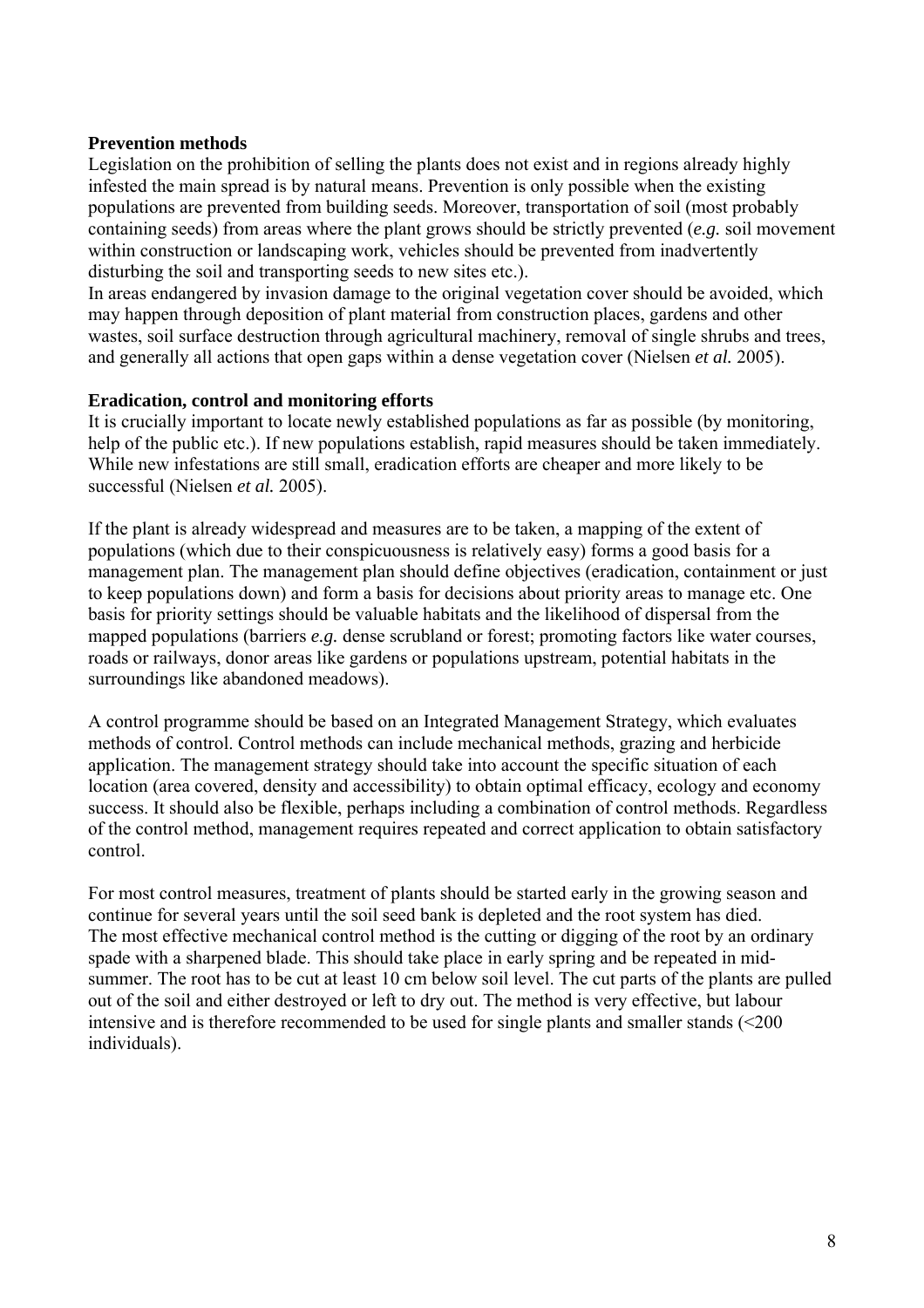

**Fig. 7.** Manual control, photo by Wolfgang Sehlke, Saarbrücken **Fig. 8.** Control by sheep grazing, photo by Inger Weidema, Copenhagen

The removal of umbels can be as effective as cutting the whole plant, but often fails because the timing of removal is crucial: If the treatment is applied too early in the season (before full inflorescence), regeneration is very vigorous and an even larger number of viable seeds is produced. On the other hand, if treatment is too late (at the beginning of seed-setting), there is a risk that seeds will ripen even on cut umbels that are left lying on the ground and not collected and destroyed. The method is therefore most effective when terminal umbels have just started to flower. Even then, there is some regeneration and treated stands must be checked at the time of seed ripening to prevent release of seeds produced by regeneration. This method should only be considered as an improvised solution for control of stands where no other attempts of control have taken place earlier in the season.

Plants can be cut manually by using a scythe or a trimmer if the population is small or situated in a location unsuitable for mechanical mowing, *e.g.* along rivers or on slopes. For large and accessible infested areas, mowing with machines is useful. Cutting and mowing techniques must be repeated 2-3 times during the growing season to hinder the re-sprouting plants from storing nutrients in the root and flowering and setting seeds. Mown plant material should be removed from the area and not be piled in heaps, since this will damage the vegetation cover and create favourable conditions for new establishment or the establishment of other unwanted species.

To weaken the population over several years, one strategy can also be to cut only the flowering plants at mid-flowering stage. Production of new seeds will be prevented and vegetative plants will out-shade each other. Nevertheless, a final digging or repeated mowing is necessary. Grazing (Anderson and Calov 1996) has also proven to be very efficient and a cheap method for the control of large stands but should also be considered for smaller stands if neighbouring areas are grazed and livestock can be relatively easily transferred for shorter periods. Experience has been gained mainly from the use of sheep, but the plant is also very palatable to cattle and there are fewer records of goat and horse grazing. Choosing livestock with pigmentation of the bare skin, *e.g.* blackfaced sheep, can reduce inflammation by the chemicals of hogweed plants. A symptom of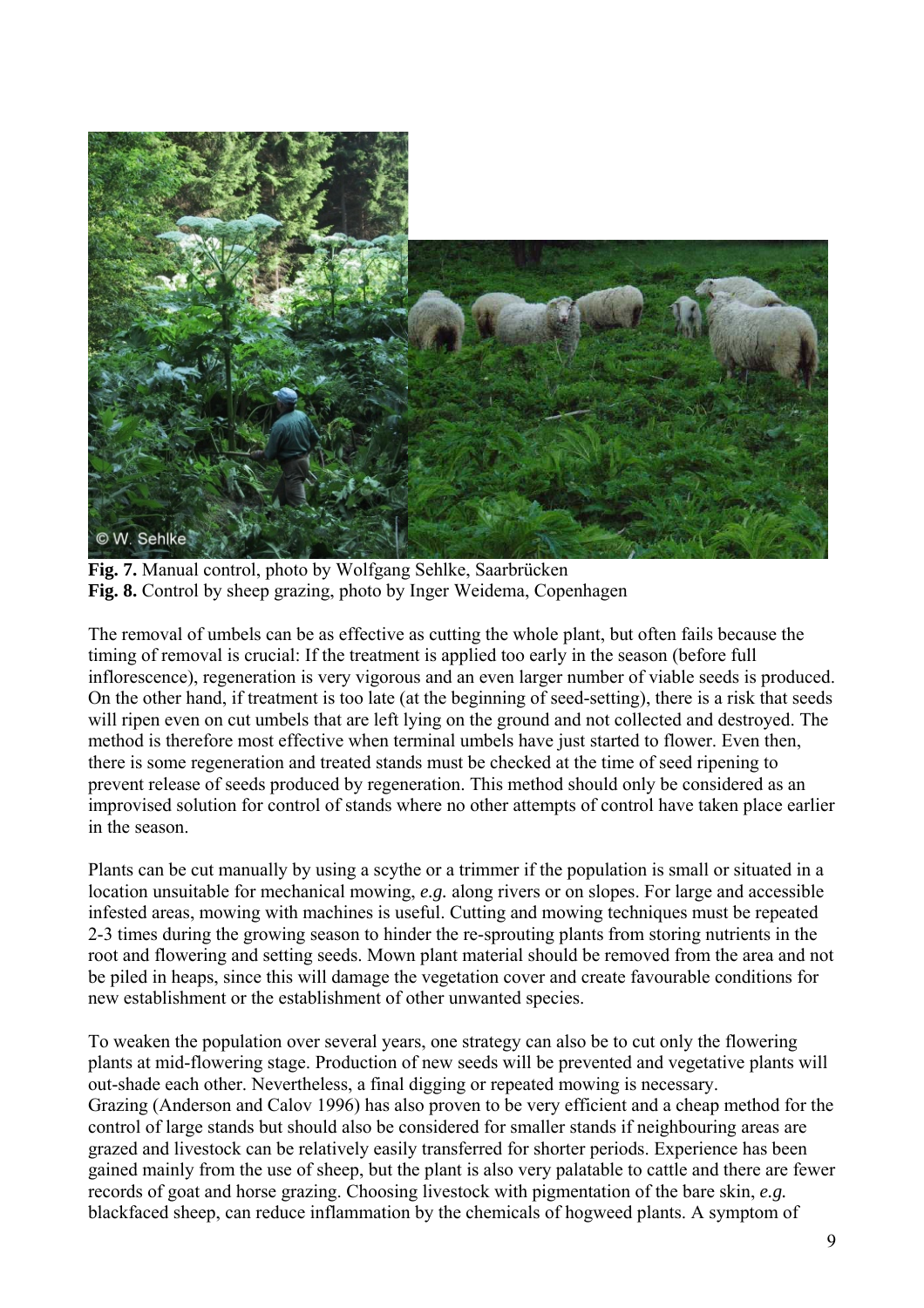poisoning in the grazers is skin inflammation and blistering around the mouth, nostril, eyes and ears, and potentially the udders and the skin between the anus and the genital organs. Affected animals must be removed from the field temporarily. Clinical studies also showed a reduced fecundity after oral application of furanocoumarins, which has not been reported so far for grazing animals. Sheep and cattle prefer young and fresh plants, and the most efficient control is to begin grazing early in the season. The fenced area should not only include the colony to be controlled but also the surrounding area where seed dispersal may have taken place. Over time, grazing promotes a dense sward of grazing-tolerant species and limits the amount of suitable ground in which hogweed seeds can germinate. Livestock may need a period of time to become accustomed to the hogweed, but soon they develop a preference. In areas with dense stands of hogweed plants, a single cut is recommended to allow establishment of other plant species to obtain a more mixed diet. It is recommended to use a dense regime of animals in spring (20-30 sheep/ha), and reduce grazing pressure at the end of June (5-10 sheep/ha) when most of the plant biomass has been removed. The livestock requires daily inspection and access to water and additional supplements of nutrients (*e.g.* minerals) may be necessary. Inspections of fences should be conducted periodically in order to maintain them.

Ploughing can control an infestation of tall invasive hogweeds on agricultural land. Deep ploughing of the soil (up to 24 cm) will significantly reduce the germination of hogweed seeds due to the upper soil (where the majority of the seeds are concentrated) being buried. The best results are obtained if the established vegetation of invasive hogweed plants is controlled mechanically or chemically prior to the ploughing.

The application of systemic herbicides such as glyphosate and triclopyr is considered effective and cheap. Triclopyr has no effect on germinating grasses and is useful in controlling a range of broadleaved species such as Giant Hogweed. Glyphosate is registered for use also close to water, and is currently the only herbicide approved for control of tall invasive species of hogweed in all European countries. However, the use of herbicides in, for example, fallow fields or in the vicinity of water could be restricted by national legislation which should be consulted before any herbicidal application. Policies often aim to reduce the pesticides and protect groundwater from herbicides. If herbicides are applied, the plants should be treated early in spring when they are not higher than 20- 50 cm and access to the centre of the colony is still possible. A follow-up spraying may need to be carried out before the end of May to kill seedlings which have germinated after the first treatment. Applications should adhere to the dose recommended on the product label and spraying should be done in dry and calm weather. In amenity areas, areas with non-target vegetation and in nature reserves, spraying should be carried out using a nozzle that constricts the spray, by weed-wiper or a brush.

Other methods that are sometimes reported, like the use of salt, household ammonia, heating oil, other chemicals or cryotechnology are not recommended, as the efficiency has not been proved, their application may negatively change the soil and watercourses, or the techniques are still in development. No suitable biocontrol agents are known yet (CABI 2004).

For all methods of control, follow-up monitoring of the eradication site for at least five years must be undertaken both within and outside the area treated since the seeds can survive for several years in the soil. Plants in the first year are more difficult to find, so this should be undertaken by staff familiar with the plant in its vegetative stages.

Afforestation is a very cost effective and natural method for areas with no interest or regular use, because the shading effect of trees and/or shrubs shades out *H. mantegazzianum*. The saplings planted should be of a size to ensure the rapid establishment and the development of a closed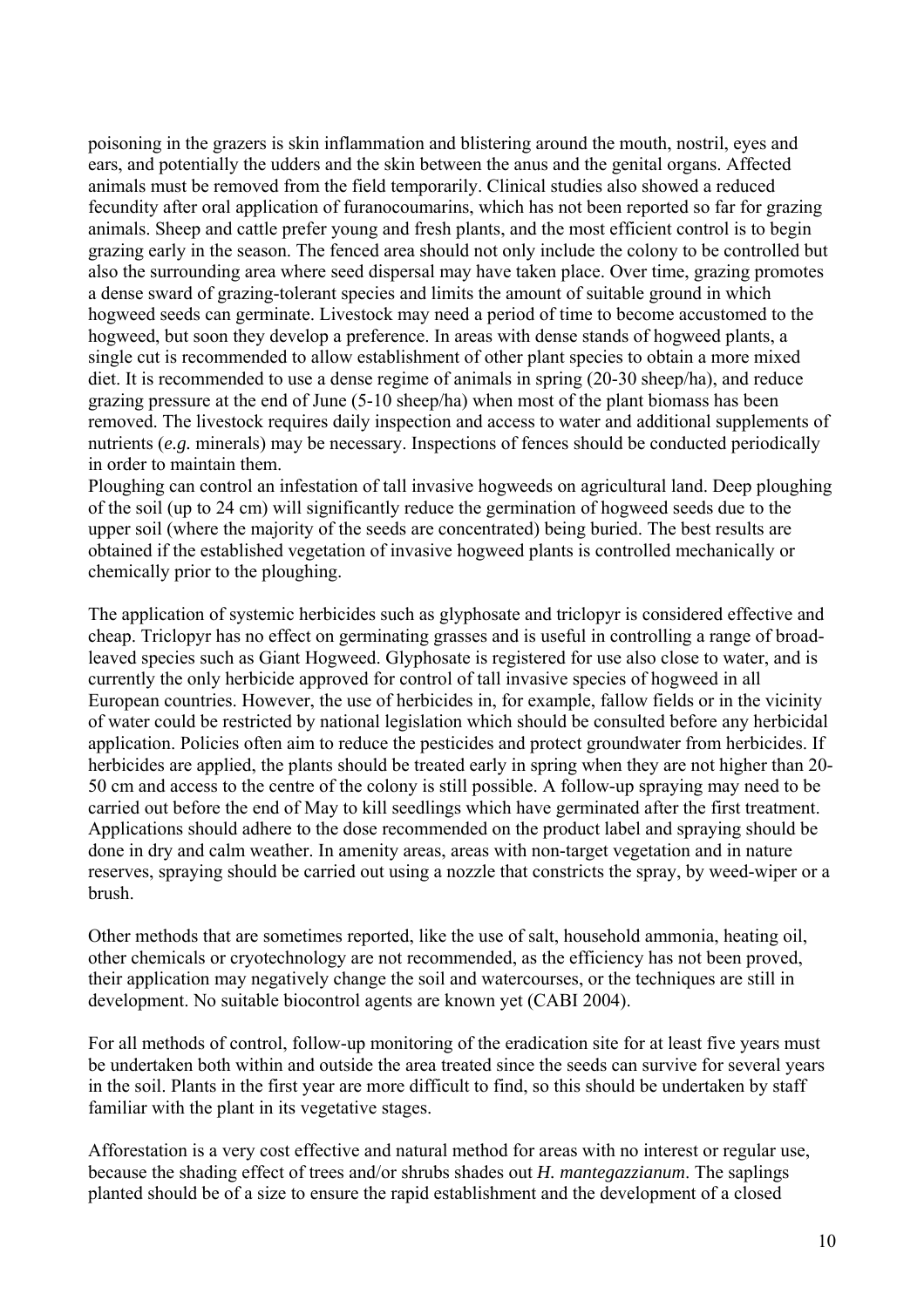canopy. Beech *(Fagus sylvatica)* is very capable of shading whereas firs *(Abies* species) and willows *(Salix* species) are considered less capable. Damage to the original vegetation cover caused by the plantation measures should be avoided.

Sowing grass mixtures combined with regular mowing will lead to a dense sward of grasses and inhibit the germination of seeds in the soil or newly introduced. Therefore, grass mixtures should be sown at high seed densities (4,000 emerging seedlings/ $m<sup>2</sup>$ ) containing native grass species and cultivars must be chosen that have proven to be competitive, produce dense swards, are suitable for growing in mixtures, and make good growth after repeated cutting (*e.g. Dactylis glomerata : Festuca rubra* (50:50), *Festuca arundinacea : Festuca rubra* (35:65), *Lolium perenne : Festuca rubra : Poa pratensis* (12:35:53)). In non-natural habitats a selective herbicide for broadleaved weeds in the developing grass sward (including newly emerged seedlings of hogweed) may be used as a single application during the vegetative period. In places with high densities of hogweed, above ground cutting after the over-wintering plants have re-sprouted is recommended in the spring. Frequent cutting of the re-established grass sward is recommended, when the height of hogweed seedlings reaches 20-30 cm. To depress hogweed and to stabilize the soils against erosion, a regular cutting is needed. By frequent cutting of naturally established grass species, mainly *Elymus repens*  and *Poa pratensis*, a highly competitive grass sward will be achieved. The diversity of such a grass sward will increase gradually as native broadleaved species colonise the sward. The speed of this increase depends on accessibility of seed sources (*e.g.* from nearby natural meadows).

When the eradication of *H. mantegazzianum* has been successful, the risk exists that the area will be left vulnerable to soil erosion and the re-introduction of invasive species. Therefore the area should remain in suitable land use practices (*e.g.* revegetation, regular mowing, no further disturbances of soil, no further deposit of waste or garden rubbish etc.).

It is strongly recommended to directly consult the Giant Hogweed Best Practice Manual by Nielsen *et al.* 2005, which aims to provide practical and complete information including costs, a comprehensive comparison of all methods, etc.

### **Information and awareness**

Awareness raising campaigns should be targeted for key groups involved in outdoor activities, *e.g.* road and river managers, companies deliberately or inadvertently transporting soil, fishermen, farmers, hunters, environmental groups, hiking and cycling clubs etc. The striking appearance of the plants makes it also particularly suitable for involving the public in public awareness raising (by local papers, radio and television programmes, posters, brochures or leaflets). The general public can also be asked to help locating stands and even single plants and report them *e.g.* via internet sites (Nielsen *et al.* 2005). However, due to the health risks and uncertainties of identity of Giant hogweed populations, the public should be recommended not to take any own action.

#### **Knowledge and research**

The state of knowledge about *H. mantegazzianum* is comparably good, although some questions like possible biocontrol agents, the maximum dormancy of seeds in the soil and the taxonomic identity within the species complex are still unsolved.

#### **Recommendations or comments from experts and local communities**

**References and other resources**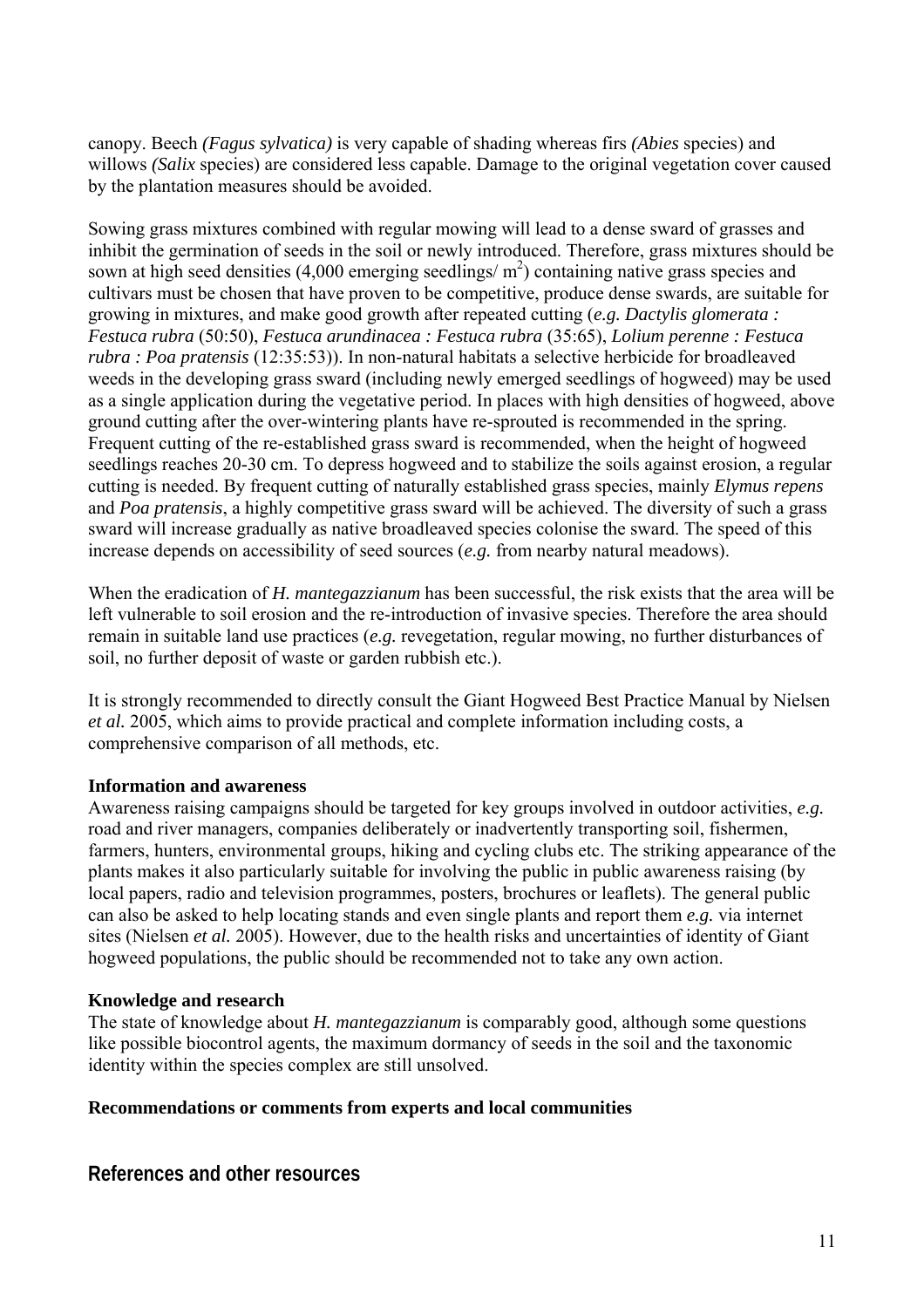### **Contact persons**

Prof. Dr. Annette Otte (DE), Professur für Landschaftsökologie und Landschaftsplanung, Justus-Liebig-Universität Gießen; E-mail: [Annette.Otte@agrar.uni-giessen.de](mailto:Annette.Otte@agrar.uni-giessen.de?subject=Internet-Handbuch%20NeoFlora:%20Heracelum%20mantegazzianum)

Wolfgang Selke (DE), Stadtverband Saarbrücken, Amt für Bauen, Umwelt und Planung, Postfach 10 30 55, DE-66030 Saarbrücken, Germany; E-mail: [wolfgang.selke@svsbr.de](mailto:wolfgang.selke@svsbr.de)

Hermine Hecker (DE), Moorgrund 32, DE-22047 Hamburg, Germany; E-mail: [pgh@surfeu.de](mailto:pgh@surfeu.de?subject=Internet-Handbuch%20Neo-Flora:%20Heracleum%20mantegazzianum)

Charlotte Nielsen (DK), Forest and Landscape Denmark, Hoersholm Kongevej 11, DK-2970 Hoersholm, Denmark; E-mail: [chn@life.ku.dk](mailto:chn@life.ku.dk)

Hans Peter Ravn (DK), Forest and Landscape Denmark, Hoersholm Kongevej 11, DK-2970 Hoersholm, Denmark; E-mail: [hpr@life.ku.dk](mailto:hpr@life.ku.dk) 

Bert Holm (EE), Estonian University of Life Sciences, Institute of Agricultural and Environmental Sciences, Department of Zoology and Botany, Riia 181, 51014 Tartu. Estonia. E-mail: bert@zbi.ee

Hörður Kristinsson (IS), Icelandic Institute of Natural History, Borgum við Norðurslóð, IS-600 Akureyri, Iceland; E-mail: [hkris@ni.is](mailto:hkris@ni.is)

Sigurður H. Magnússon (IS), Icelandic Institute of Natural History, Hlemmi 3, IS-105 Reykjavík, Iceland; E-mail: sigurdur@ni.is

Zigmantas Gudžinskas (LT), Institute of Botany, Žaliųjų Ežerų Str. 49, LT-08406 Vilnius, Lithuania; E-mail: [zigmantas.g@botanika.lt](mailto:zigmantas.g@botanika.lt)

Ģertrūde Gavrilova (LV), Institute of Biology, University of Latvia, Miera 3, Salaspils, LV-2169, Latvia; E-mail: [gga@email.lubi.edu.lv](mailto:gga@email.lubi.edu.lv)

Ilze Priekule (LV), Latvia State Centre of Plant Protection, Street Lielvardes 36/38, Riga LV–1006, Latvia; E-mail: [ilze.priekule@vide.lv](mailto:ilze.priekule@vide.lv)

Edward Walusiak (PL), Institute of Nature Conservation, Polish Academy of Sciences, Department of Flora Conservation, Mickiewicza 33, PL-31-120 Kraków, Poland; E-mail: [walusiak@iop.krakow.pl](mailto:walusiak@iop.krakow.pl)

Lars Fröberg (SE) (systematics and distribution in Sweden), Botanical Museum, Lunds University, Östra Vallgatan 18, SE-223 61 Lund, Sweden; E-mail: [lars.froberg@sysbot.lu.se](mailto:lars.froberg@sysbot.lu.se)

Melanie Josefsson (SE) (control and eradication in Sweden), Swedish Environmental Protection Agency, c/o Department of Environmental Analysis, P.O. Box 7050, SE-750 07 Uppsala, Sweden; E-mail: [Melanie.Josefsson@snv.slu.se](mailto:Melanie.Josefsson@snv.slu.se)

Prof. Dr. Vladimir Papchenkov, Institute for the Biology of Inland Waters RAS (IBIW RAS), 152742, Borok, Russia, E-mail: [papch@mail.ru](mailto:papch@mail.ru) 

### **Links**

Download of the [The Giant Hogweed Best Practice Manual](http://www.giant-alien.dk/) (in 8 languages). [Hogweed Site](http://www.heracleum.net/) maintained by J. Ochsmann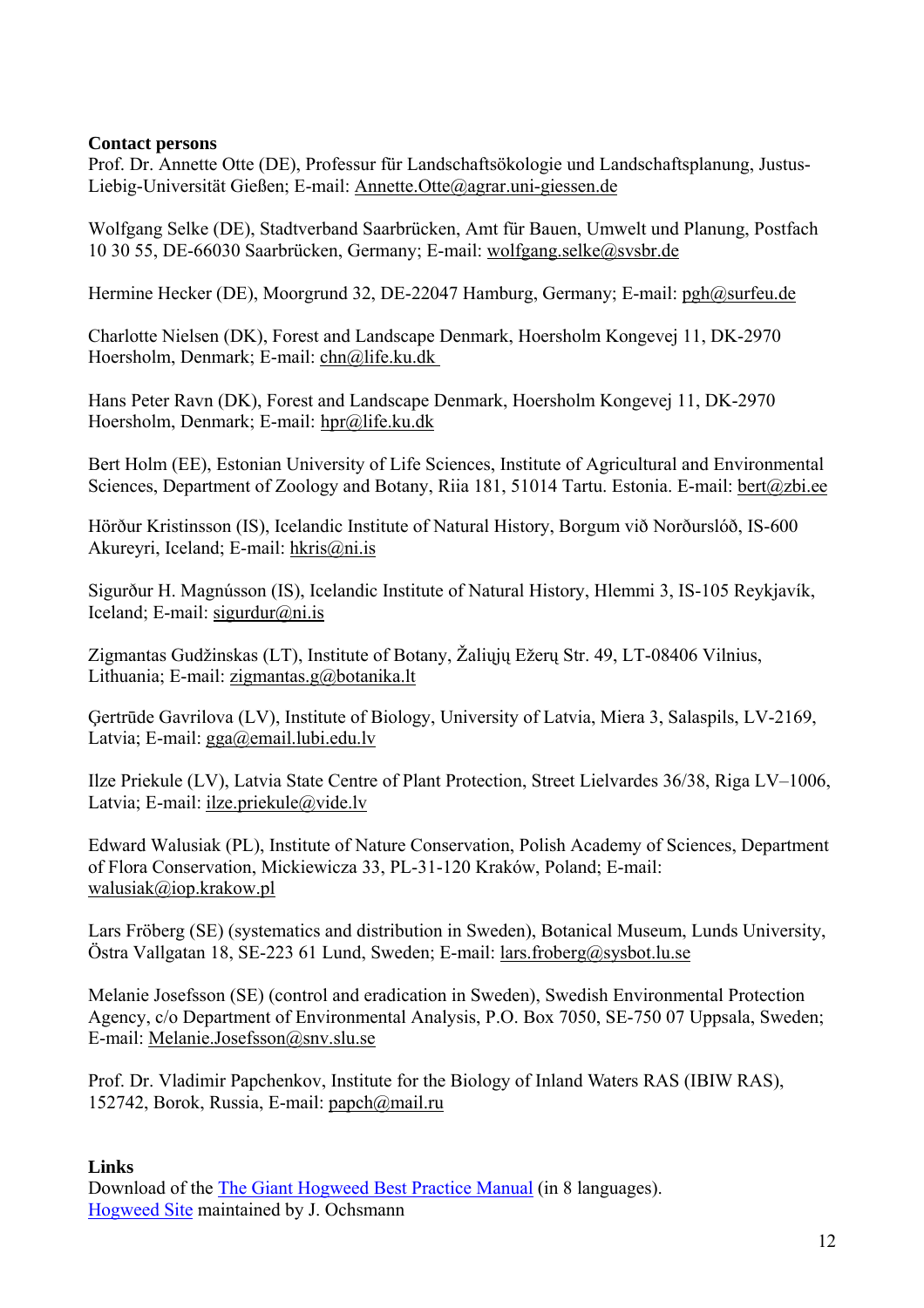[Fact sheet](http://www.nwcb.wa.gov/weed_info/Heracleum_mantegazzianum.html) of the Washington State Noxious Weed Control Board NeoFlora [fact sheet](http://www.floraweb.de/neoflora/handbuch/heracleummantegazzianum.html) (in German) [Management options](http://www.ymparisto.fi/default.asp?node=1730&lan=fi) for *H. mantegazzianum* and *H. persicum* from Finland's environmental administration (in Finnish)

[Management options](http://www.ymparisto.fi/default.asp?contentid=135899&lan=fi&clan=sv) for *H. mantegazzianum* and *H. persicum* from Finland's environmental administration (in Swedish)

#### **References**

Anderson U.V. and Calov B. 1996. Long-term effects of sheep grazing on giant hogweed (Heracleum mantegazzianum). - Hydrobiologia, 340:277-284.

- Bērziņš A., Oļukalns A., Lapiņš D., Lejiņš A., Sprincina A., Gavrilova Ģ. and Liguts V. 2003. Latvānis (Heracleum) un tā izplatība Latvijā [Distribution of hogweed (Heracleum) in Latvia]. - Agronomijas Vēstis, LLMZA, 5: 86-93.
- Burki C. and Nentwig W. 1998. Comparison of herbivore insect communities of Heracleum sphondylium and H.
- mantegazzianum in Switzerland (Spermatophyta: Apiaceae). Entomologia Generalis, 22:147-155. CABI, 2004. Crop Protection Compendium, 2004 edition. - Wallingford, UK: CAB International.

[www.cabicompendium.org/cpc](http://www.cabicompendium.org/cpc)

- Drever J.C. and Hunter J.A. 1970. Giant hogweed dermatitis. Scottish Medical Journal, 15, 315-319.
- Fremstad E. and Elven R. 2006. The alien giant species of *Heracleum* in Norway. NTNU Vitensk.mus. Rapp. bot. Ser. 2006-2: 1-35. [\(web version\)](http://www.ntnu.no/vmuseet/botavd/BotRapp06-2.pdf).
- Gavrilova Ģ. 2003, Report on investigation of Heracleum in Latvia in 2003. Institute of Biology.
- Gavrilova Ģ. and Roze I. 2005. Species of genus Heracleum L. and their distribution in Latvia. 3rd International conference "Research and conservation of biological diversity in Baltic region", Book of abstract. Daugavpils University, Latvia, 20-22 April: 56.
- Gray E.G. and Noble M. 1965. Sclerotinia diseases. Scottish Agriculture, 44, 265-267.
- Heinsoo J., Jaama E., Jõudu J., Reimets E. and Viilberg K. 1986. Taimekasvatus. [Plant-growing] Tallinn "Valgus". Estonia.
- Holm, B. 2004. Karuputke (Heracleum) võõrliikide levikuandmetel põhinev pikaajaline tõrjestrateegia aastateks 2005- 2010.[Control strategy of Heracleum alien invasive species for years 2005-2010] Käsikiri. Pärandkoosluste Kaitse ühing [[Estonian Seminatural Community Conservation Association](http://www.pky.ee/english)], Tartu. Estonia
- Kull, T., Kukk, T. and Kangur, M. 2005. [Invasiivsed võõrliigid Eestis](http://www.envir.ee/89801).[Invasive alien species in Estonia]. Keskkonnaministeerium. Tallinn. Estonia. (In Estonian)
- [Mosyakin S.L. and Yavorska](mailto:flora@ln.ua) O.G. 2002. The Nonnative Flora of the Kyiv (Kiev) Urban Area, Ukraine: A Checklist and Brief Analysis. Published online December 24, 2002. [http://www.urbanhabitats.org/v01n01/nonnativekiev\\_full.html](http://www.urbanhabitats.org/v01n01/nonnativekiev_full.html)
- Nielsen C., Ravn H.P., Nentwig W. and Wade M. (eds.) 2005. The Giant Hogweed Best Practice Manual. Guidelines for the management and control of an invasive weed in Europe. - Forest and Landscape Denmark, Hoersholm, 44 pp.
- Ochsmann J. 1996. Heracleum mantegazzianum Sommier and Levier (Apiaceae) in Deutschland Untersuchungen zur Biologie, Verbreitung, Morphologie und Taxonomie [Heracleum mantegazzianum Sommier and Levier (Apiaceae) in Germany. Studies on biology, distribution, morphology and taxonomy]. - Feddes Repertorium, 107(7-8):557-595.
- Otte A. and Franke R. 1998. The ecology of the Caucasian herbaceous perennial Heracleum mantegazzianum Somm. et Lev. (Giant Hogweed) in cultural ecosystems of Central Europe. - Phytocoenologia 28: 205-232.
- Pyšek P. 1991. Heracleum mantegazzianum in the Czech Republic: the dynamics of spreading from the historical perspective. - Folia Geobotanica et Phytotaxonomica 26: 439–454.
- Pyšek P. and Pyšek A. 1995. Invasion by Heracleum mantegazzianum in different habitats in the Czech Republic. Journal of Vegetation Science 6(5):711-718.
- Reinhardt F., Herle M., Bastiansen F. and Streit B. 2003. Economic Impact of the Spread of Alien Species in Germany. - Texte des Umweltbundesamtes 2003(80), 229 p.

RHS – Royal Horticultural Society (2004): Plant Finder 2004/2005. – (RHS) Wisley.

- Seier M.K., Wittenberg R., Ellison C.A., Djeddour D.H. and Evans H.C. 2003. Surveys for natural enemies of giant hogweed (Heracleum mantegazzianum) in the Caucasus Region and assessment for their classical biological control potential in Europe. - In: Cullen J. (ed.) Proceedings XI International Symposium on Biological Control of Weeds, Canberra, Australia: CSIRO, Melbourne, Australia.
- Solymosi P. 1994. Crude plant extracts as weed biocontrol agents. Acta Phytopathologica et Entomologica Hungarica 29(3-4): 361-370.
- Stace C.A. (ed.) (1975). Hybridisation and the Flora of the British Isles. London: Academic Press.